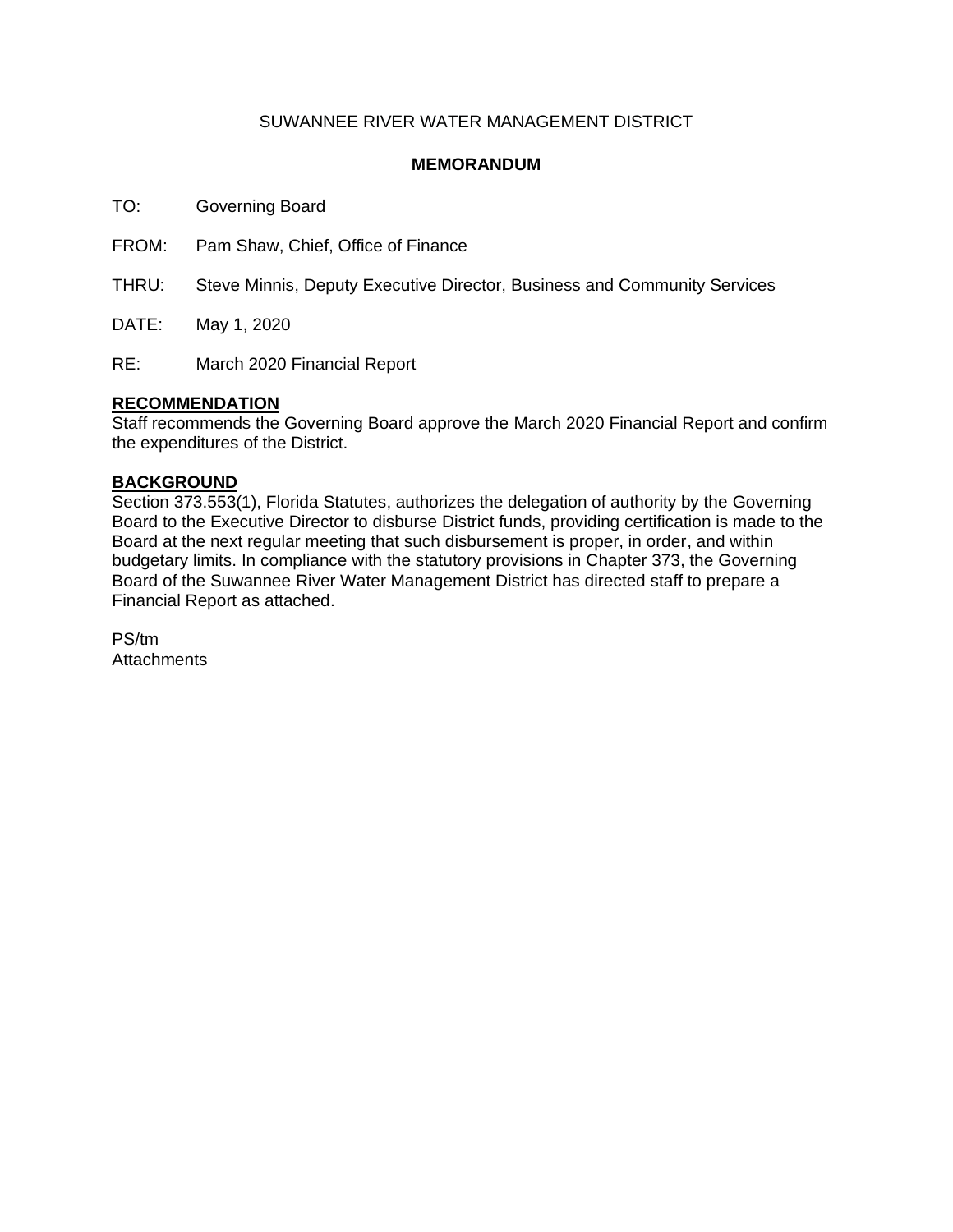| Suwannee River Water Management District |
|------------------------------------------|
| <b>Cash Report</b>                       |
| <b>March 2020</b>                        |

| <b>Financial Institution/Account</b>       | <b>Monthly</b><br><b>Interest</b> | <b>Interest</b><br>Rate % | <b>Closing</b><br><b>Balance</b> |
|--------------------------------------------|-----------------------------------|---------------------------|----------------------------------|
| <b>First Federal Permit Fee</b>            | \$0.00                            |                           | \$500.00                         |
| <b>First Federal Accounts Payable</b>      | \$0.00                            |                           | \$35,000.00                      |
| <b>First Federal EFT Disbursements</b>     | \$0.00                            |                           | \$0.00                           |
| <b>First Federal Depository</b>            | \$57.77                           | $0.00\%$                  | \$1,541,475.50                   |
| Special Purpose Investment Account (SPIA)* | \$100,244.15                      | 2.65%                     | \$43,250,039.39                  |
| TOTAL                                      | \$100,301.92                      |                           | \$44,827,014.89                  |

\*SPIA is part of the Florida Treasury Investment Pool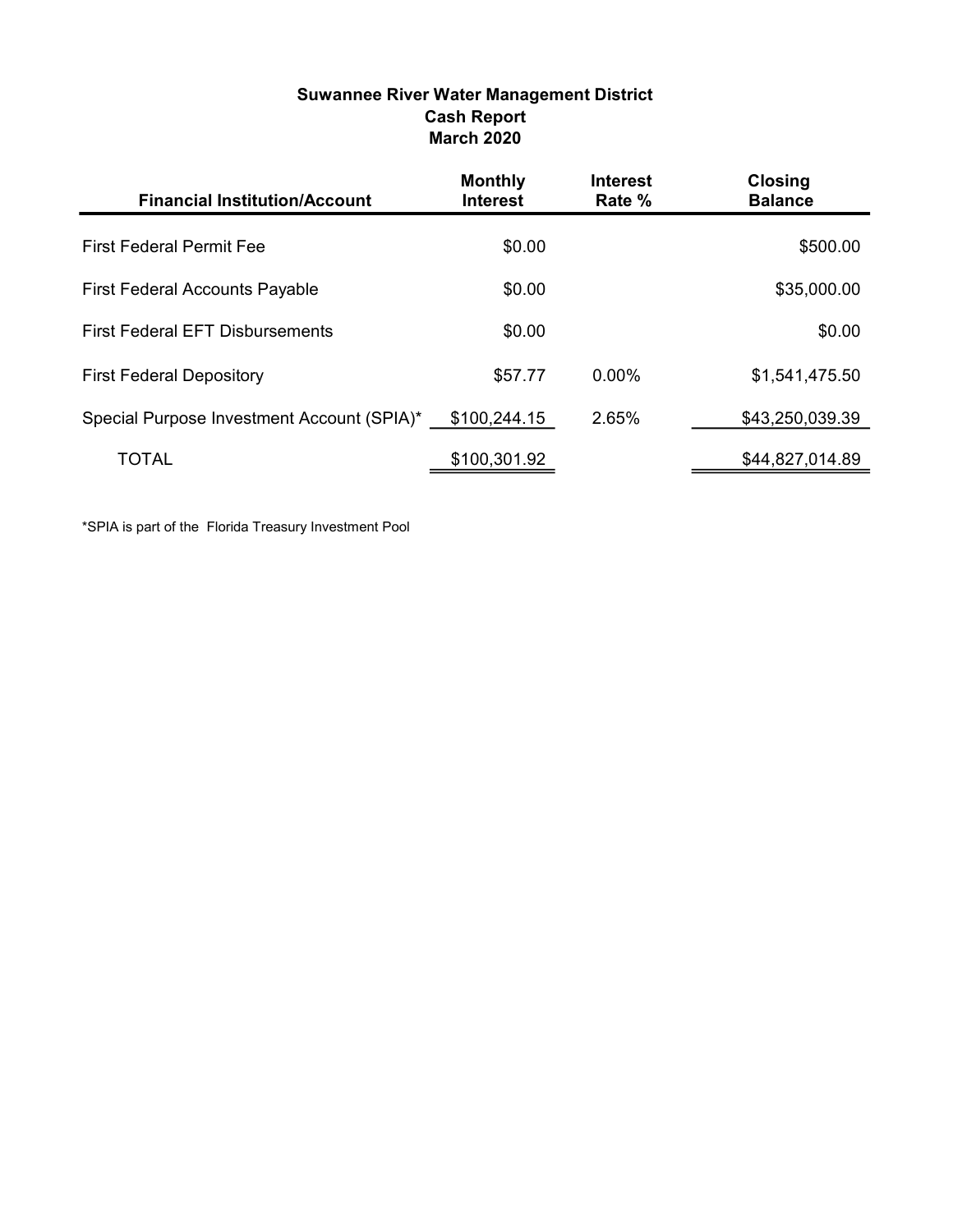#### **Suwannee River Water Management District Statement of Sources and Uses of Funds For the Month ending March 31, 2020 (Unaudited)**

|                                  | <b>Current</b><br><b>Budget</b> |      | <b>Actuals</b><br><b>Through</b><br>3/31/2020 |      | Variance<br>(Under)/Over<br><b>Budget</b> | <b>Actuals As A</b><br>% of Budget |
|----------------------------------|---------------------------------|------|-----------------------------------------------|------|-------------------------------------------|------------------------------------|
| <b>Sources</b>                   |                                 |      |                                               |      |                                           |                                    |
| \$<br>Ad Valorem Property Taxes  | 5,848,822 \$                    |      | 5.245.423                                     | S    | (603, 399)                                | 89.7%                              |
| Intergovernmental Revenues<br>\$ | 49,303,103                      | \$.  | 8,512,973                                     | S    | (40, 790, 130)                            | 17.3%                              |
| \$<br>Interest on Invested Funds | 130.000                         | - \$ | 621,095                                       | - \$ | 491.095                                   | 477.8%                             |
| \$<br>License and Permit Fees    | 163,000                         | -S   | 100.934                                       | - \$ | (62,066)                                  | 61.9%                              |
| \$<br>Other                      | 1,000,000                       | S    | 1,234,556                                     | S    | 234,556                                   | 123.5%                             |
| Fund Balance                     | 9,116,055                       | \$.  | 486.027                                       | \$.  | (8,630,028)                               | 5.3%                               |
| <b>Total Sources</b><br>S        | 65,560,980                      |      | 16,201,008                                    | S    | (49,359,972)                              | 24.7%                              |

|                                              | Current       |      |                     |      |                | Available     |           |                         |
|----------------------------------------------|---------------|------|---------------------|------|----------------|---------------|-----------|-------------------------|
|                                              | <b>Budget</b> |      | <b>Expenditures</b> |      | Encumbrances - | <b>Budget</b> | %Expended | %Obligated <sup>3</sup> |
| <b>Uses</b>                                  |               |      |                     |      |                |               |           |                         |
| Water Resources Planning and Monitoring      | 9,607,414 \$  |      | 1.670.813           |      | 3.626.947      | 4.309.654     | 17%       | 55%                     |
| Acquisition, Restoration and Public Works    | 47,402,057    | - \$ | 4,293,826           |      | 16.246.837     | 26,861,395    | 9%        | 43%                     |
| Operation and Maintenance of Lands and Works | 5,132,262 \$  |      | 1.933.430           |      | 1,211,489      | 1.987.344     | 38%       | 61%                     |
| Regulation                                   | 1.500.457     | - \$ | 657.845             | - \$ | 39.209         | 803.403       | 44%       | 46%                     |
| Outreach                                     | 231,018 \$    |      | 127.755             | -S   | . .            | 103.263       | 55%       | 55%                     |
| Management and Administration                | 1,687,772 \$  |      | 740,649             |      | 90,172         | 856,951       | 44%       | 49%                     |
| <b>Total Uses</b>                            | 65.560.980    |      | 9.424.318           |      | 21.214.653     | 34.922.009    | 14%       | 47%                     |

<sup>1</sup> Actual Fund Balance used is recorded at the end of the fiscal year. This amount represents Fund Balance used for the Agricultural and RIVER Cost-Share Programs.

 $2$  Encumbrances represent unexpended balances of open purchase orders and contracts.

 $^3$  Represents the sum of expenditures and encumbrances as a percentage of the available budget.

This financial statement is prepared as of March 31, 2020 and covers the interim period since the most recent audited financial statements.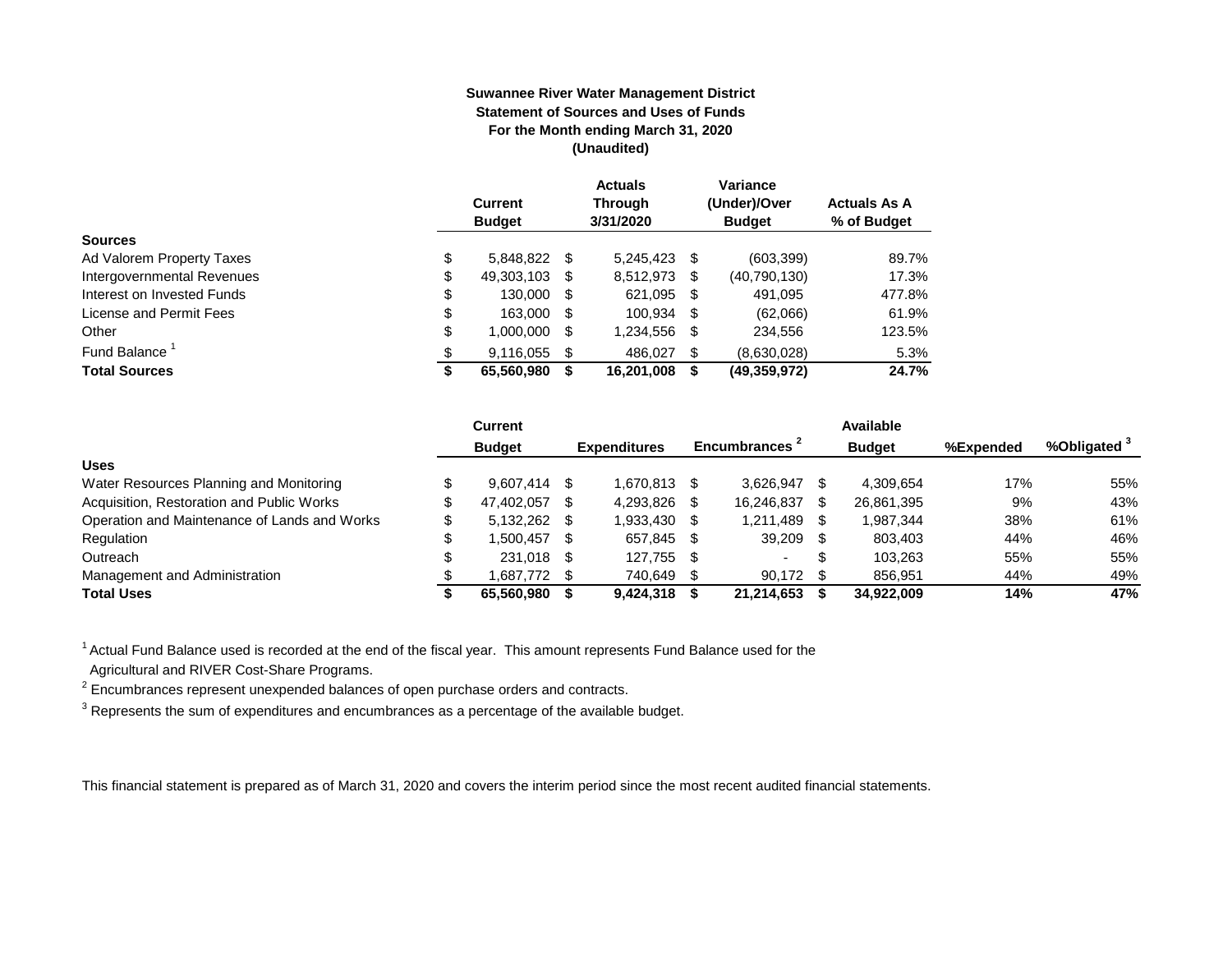|                                                              | $Y-T-D$       |                    | <b>ANNUAL</b> |
|--------------------------------------------------------------|---------------|--------------------|---------------|
|                                                              | <b>ACTUAL</b> | <b>ENCUMBRANCE</b> | <b>BUDGET</b> |
| <b>FUND Report Recap -</b>                                   |               |                    |               |
| <b>REVENUES</b>                                              |               |                    |               |
| <b>DISTRICT REVENUES</b>                                     | 7,202,008     | 0                  | 7,141,822     |
| <b>LOCAL REVENUES</b>                                        | 86,480        | 0                  | 91,600        |
| <b>STATE REVENUES</b>                                        | 8,264,848     | 0                  | 45,019,003    |
| <b>FEDERAL REVENUES</b>                                      | 161,645       | 0                  | 4,192,500     |
| FUND BALANCE UTILIZATION                                     | 486,027       | 0                  | 9,116,055     |
| <b>TOTAL REVENUES</b>                                        | 16,201,008    | $\mathbf{0}$       | 65,560,980    |
| <b>EXPENDITURES</b>                                          |               |                    |               |
| SALARIES AND BENEFITS                                        | 2,844,320     | 0                  | 6,499,032     |
| CONTRACTUAL SERVICES                                         | 2,291,764     | 9,061,798          | 25,352,300    |
| OPERATING EXPENDITURES                                       | 530,546       | 105,926            | 1,511,700     |
| OPERATING CAPITAL OUTLAY                                     | 109,112       | 69,327             | 358,044       |
| FIXED CAPITAL OUTLAY                                         | 3,559         | 28,000             | 4,047,000     |
| <b>INTERAGENCY EXPENDITURES</b><br><b>TOTAL EXPENDITURES</b> | 3,645,017     | 11,927,206         | 27,792,904    |
|                                                              | 9,424,318     | 21, 192, 257       | 65,560,980    |
| <b>EXCESS REVENUES OVER (UNDER) EXPENDITURES</b>             | 6,776,690     | (21, 192, 257)     | 0             |
| <b>FUND 01 - GENERAL FUND</b>                                |               |                    |               |
| <b>REVENUES</b>                                              |               |                    |               |
| <b>DISTRICT REVENUES</b>                                     | 5,834,668     | 0                  | 5,038,023     |
| <b>LOCAL REVENUES</b>                                        | 0             | 0                  | 0             |
| <b>STATE REVENUES</b>                                        | 2,744,813     | 0                  | 2,740,000     |
| <b>FEDERAL REVENUES</b>                                      | 92,515        | 0                  | 0             |
| FUND BALANCE UTILIZATION                                     | 0             | 0                  | 769,184       |
| <b>TOTAL REVENUES</b>                                        | 8,671,996     | $\mathbf 0$        | 8,547,207     |
| <b>EXPENDITURES</b>                                          |               |                    |               |
| SALARIES AND BENEFITS                                        | 2,246,989     | 0                  | 5,160,643     |
| CONTRACTUAL SERVICES                                         | 256,959       | 487,673            | 1,350,786     |
| OPERATING EXPENDITURES                                       | 274,257       | 74,558             | 955,822       |
| OPERATING CAPITAL OUTLAY                                     | 12,134        | 14,709             | 165,456       |
| FIXED CAPITAL OUTLAY                                         | 0             | 0                  | 0             |
| <b>INTERAGENCY EXPENDITURES</b>                              | 232,963       | 488,765            | 914,500       |
| <b>TOTAL EXPENDITURES</b>                                    | 3,023,302     | 1,065,705          | 8,547,207     |
| <b>EXCESS REVENUES OVER (UNDER) EXPENDITURES</b>             | 5,648,694     | (1,065,705)        | 0             |
|                                                              |               |                    |               |
| <u>FUND 03 - ALTERNATIVE WATER SUPPLY</u>                    |               |                    |               |
| <b>REVENUES</b><br><b>DISTRICT REVENUES</b>                  |               |                    |               |
| <b>LOCAL REVENUES</b>                                        | 0<br>0        | 0<br>0             | 0<br>0        |
| <b>STATE REVENUES</b>                                        | 0             | 0                  | 5,100,000     |
| <b>FEDERAL REVENUES</b>                                      | 0             | 0                  | 0             |
| FUND BALANCE UTILIZATION                                     | 0             | 0                  | 0             |
| <b>TOTAL REVENUES</b>                                        | $\pmb{0}$     | 0                  | 5,100,000     |
| <b>EXPENDITURES</b>                                          |               |                    |               |
| SALARIES AND BENEFITS                                        | 0             | 0                  | 0             |
| CONTRACTUAL SERVICES                                         | 0             | 19,800             | 1,100,000     |
| OPERATING EXPENDITURES                                       | 0             | 0                  | $\Omega$      |
| OPERATING CAPITAL OUTLAY                                     | 0             | 0                  | 0             |
| FIXED CAPITAL OUTLAY                                         | 0             | 0                  | 0             |
| <b>INTERAGENCY EXPENDITURES</b>                              | 0             | 0                  | 4,000,000     |
| <b>TOTAL EXPENDITURES</b>                                    | 0             | 19,800             | 5,100,000     |
| <b>EXCESS REVENUES OVER (UNDER) EXPENDITURES</b>             | 0             | (19, 800)          | 0             |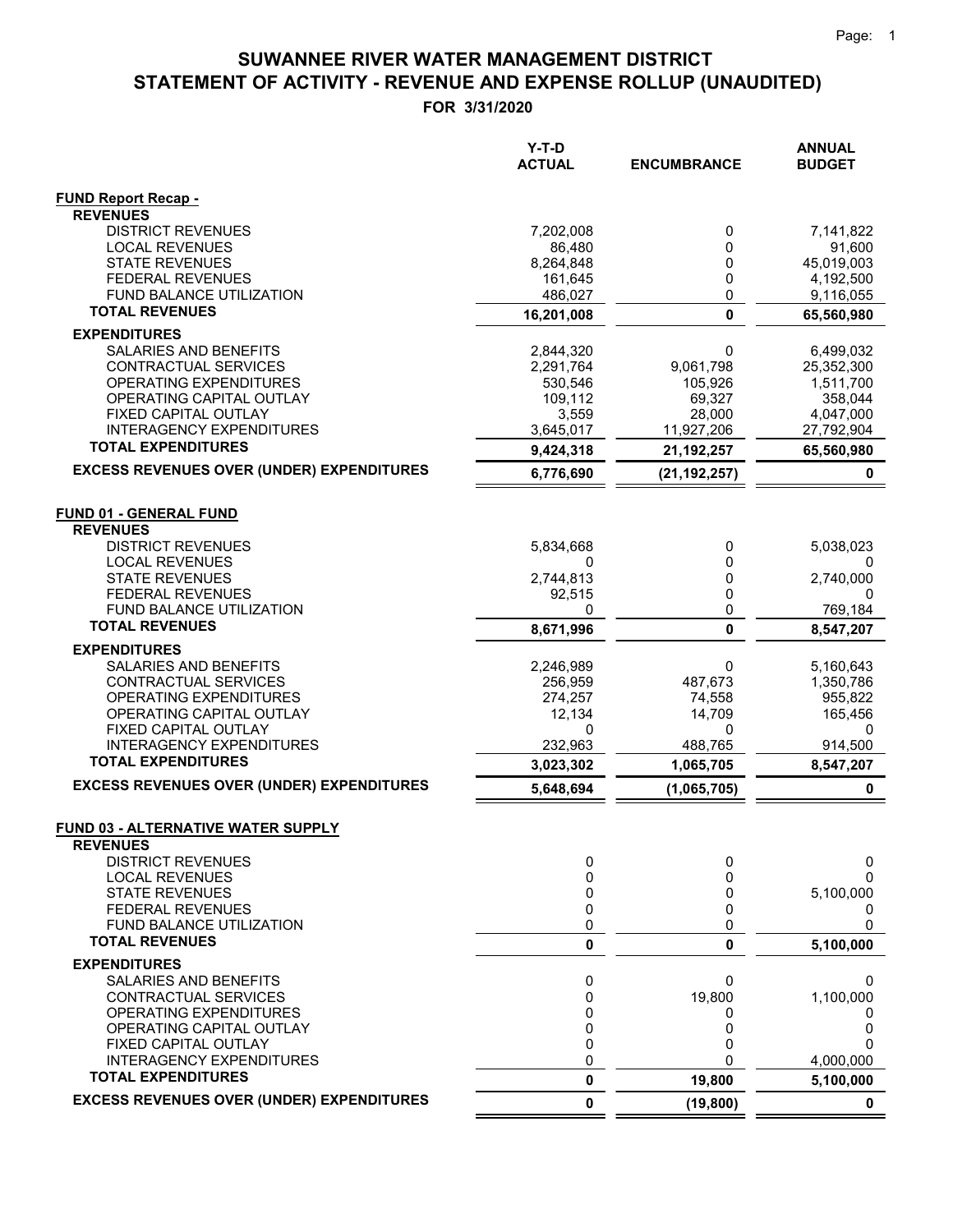| <b>FUND 05 - MIDDLE SUWANNEE</b><br><b>REVENUES</b><br><b>DISTRICT REVENUES</b><br>0<br>0<br>0<br><b>LOCAL REVENUES</b><br>0<br>0<br>0<br><b>STATE REVENUES</b><br>0<br>0<br>0<br><b>FEDERAL REVENUES</b><br>0<br>0<br>0<br>0<br><b>FUND BALANCE UTILIZATION</b><br>0<br>0<br><b>TOTAL REVENUES</b><br>0<br>0<br>0<br><b>EXPENDITURES</b><br>SALARIES AND BENEFITS<br>0<br>0<br>0<br>CONTRACTUAL SERVICES<br>0<br>29,958<br>0<br>OPERATING EXPENDITURES<br>0<br>0<br>0<br>OPERATING CAPITAL OUTLAY<br>0<br>0<br>0<br>FIXED CAPITAL OUTLAY<br>0<br>0<br>0<br>0<br><b>INTERAGENCY EXPENDITURES</b><br>0<br>U<br><b>TOTAL EXPENDITURES</b><br>0<br>0<br>29,958<br><b>EXCESS REVENUES OVER (UNDER) EXPENDITURES</b><br>0<br>0<br>(29, 958)<br><b>FUND 06 - SPRINGS GRANTS</b><br><b>REVENUES</b><br><b>DISTRICT REVENUES</b><br>60,000<br>0<br>0<br><b>LOCAL REVENUES</b><br>0<br>0<br><b>STATE REVENUES</b><br>2,853,760<br>32,168,000<br>0<br><b>FEDERAL REVENUES</b><br>0<br>0<br>0<br><b>FUND BALANCE UTILIZATION</b><br>0<br>0<br>0<br><b>TOTAL REVENUES</b><br>$\mathbf{0}$<br>2,853,760<br>32,228,000<br><b>EXPENDITURES</b><br>SALARIES AND BENEFITS<br>0<br>0<br>0<br>682,632<br>3,537,054<br>11,930,000<br>CONTRACTUAL SERVICES<br>OPERATING EXPENDITURES<br>0<br>0<br>0<br>OPERATING CAPITAL OUTLAY<br>0<br>0<br>0<br>FIXED CAPITAL OUTLAY<br>0<br>2,200,000<br><b>INTERAGENCY EXPENDITURES</b><br>2,918,492<br>9,571,832<br>18,098,000<br><b>TOTAL EXPENDITURES</b><br>13,108,886<br>3,601,124<br>32,228,000<br><b>EXCESS REVENUES OVER (UNDER) EXPENDITURES</b><br>(747, 364)<br>(13, 108, 886)<br>0<br>* To be reimbursed by FDEP Grants<br><b>FUND 07 - LOCAL REVENUE</b><br><b>REVENUES</b><br><b>DISTRICT REVENUES</b><br>0<br>0<br>0<br>86,480<br><b>LOCAL REVENUES</b><br>91,600<br>0<br><b>STATE REVENUES</b><br>0<br>0<br>0<br>0<br><b>FEDERAL REVENUES</b><br>0<br>0<br>FUND BALANCE UTILIZATION<br>0<br>0<br>0<br><b>TOTAL REVENUES</b><br>86,480<br>0<br>91,600<br><b>EXPENDITURES</b><br>SALARIES AND BENEFITS<br>0<br>0<br>0<br>CONTRACTUAL SERVICES<br>0<br>0<br>0<br>OPERATING EXPENDITURES<br>0<br>0<br>0<br>OPERATING CAPITAL OUTLAY<br>0<br>0<br>0<br>$\mathbf{0}$<br>FIXED CAPITAL OUTLAY<br>0<br>0<br><b>INTERAGENCY EXPENDITURES</b><br>520<br>86,480<br>91,600<br><b>TOTAL EXPENDITURES</b><br>86,480<br>520<br>91,600<br><b>EXCESS REVENUES OVER (UNDER) EXPENDITURES</b><br>0<br>(520)<br>0 | $Y-T-D$<br><b>ACTUAL</b> | <b>ENCUMBRANCE</b> | <b>ANNUAL</b><br><b>BUDGET</b> |
|------------------------------------------------------------------------------------------------------------------------------------------------------------------------------------------------------------------------------------------------------------------------------------------------------------------------------------------------------------------------------------------------------------------------------------------------------------------------------------------------------------------------------------------------------------------------------------------------------------------------------------------------------------------------------------------------------------------------------------------------------------------------------------------------------------------------------------------------------------------------------------------------------------------------------------------------------------------------------------------------------------------------------------------------------------------------------------------------------------------------------------------------------------------------------------------------------------------------------------------------------------------------------------------------------------------------------------------------------------------------------------------------------------------------------------------------------------------------------------------------------------------------------------------------------------------------------------------------------------------------------------------------------------------------------------------------------------------------------------------------------------------------------------------------------------------------------------------------------------------------------------------------------------------------------------------------------------------------------------------------------------------------------------------------------------------------------------------------------------------------------------------------------------------------------------------------------------------------------------------------------------------------------------------------------------------------------------------------------------------------------------------------------------------------------|--------------------------|--------------------|--------------------------------|
|                                                                                                                                                                                                                                                                                                                                                                                                                                                                                                                                                                                                                                                                                                                                                                                                                                                                                                                                                                                                                                                                                                                                                                                                                                                                                                                                                                                                                                                                                                                                                                                                                                                                                                                                                                                                                                                                                                                                                                                                                                                                                                                                                                                                                                                                                                                                                                                                                              |                          |                    |                                |
|                                                                                                                                                                                                                                                                                                                                                                                                                                                                                                                                                                                                                                                                                                                                                                                                                                                                                                                                                                                                                                                                                                                                                                                                                                                                                                                                                                                                                                                                                                                                                                                                                                                                                                                                                                                                                                                                                                                                                                                                                                                                                                                                                                                                                                                                                                                                                                                                                              |                          |                    |                                |
|                                                                                                                                                                                                                                                                                                                                                                                                                                                                                                                                                                                                                                                                                                                                                                                                                                                                                                                                                                                                                                                                                                                                                                                                                                                                                                                                                                                                                                                                                                                                                                                                                                                                                                                                                                                                                                                                                                                                                                                                                                                                                                                                                                                                                                                                                                                                                                                                                              |                          |                    |                                |
|                                                                                                                                                                                                                                                                                                                                                                                                                                                                                                                                                                                                                                                                                                                                                                                                                                                                                                                                                                                                                                                                                                                                                                                                                                                                                                                                                                                                                                                                                                                                                                                                                                                                                                                                                                                                                                                                                                                                                                                                                                                                                                                                                                                                                                                                                                                                                                                                                              |                          |                    |                                |
|                                                                                                                                                                                                                                                                                                                                                                                                                                                                                                                                                                                                                                                                                                                                                                                                                                                                                                                                                                                                                                                                                                                                                                                                                                                                                                                                                                                                                                                                                                                                                                                                                                                                                                                                                                                                                                                                                                                                                                                                                                                                                                                                                                                                                                                                                                                                                                                                                              |                          |                    |                                |
|                                                                                                                                                                                                                                                                                                                                                                                                                                                                                                                                                                                                                                                                                                                                                                                                                                                                                                                                                                                                                                                                                                                                                                                                                                                                                                                                                                                                                                                                                                                                                                                                                                                                                                                                                                                                                                                                                                                                                                                                                                                                                                                                                                                                                                                                                                                                                                                                                              |                          |                    |                                |
|                                                                                                                                                                                                                                                                                                                                                                                                                                                                                                                                                                                                                                                                                                                                                                                                                                                                                                                                                                                                                                                                                                                                                                                                                                                                                                                                                                                                                                                                                                                                                                                                                                                                                                                                                                                                                                                                                                                                                                                                                                                                                                                                                                                                                                                                                                                                                                                                                              |                          |                    |                                |
|                                                                                                                                                                                                                                                                                                                                                                                                                                                                                                                                                                                                                                                                                                                                                                                                                                                                                                                                                                                                                                                                                                                                                                                                                                                                                                                                                                                                                                                                                                                                                                                                                                                                                                                                                                                                                                                                                                                                                                                                                                                                                                                                                                                                                                                                                                                                                                                                                              |                          |                    |                                |
|                                                                                                                                                                                                                                                                                                                                                                                                                                                                                                                                                                                                                                                                                                                                                                                                                                                                                                                                                                                                                                                                                                                                                                                                                                                                                                                                                                                                                                                                                                                                                                                                                                                                                                                                                                                                                                                                                                                                                                                                                                                                                                                                                                                                                                                                                                                                                                                                                              |                          |                    |                                |
|                                                                                                                                                                                                                                                                                                                                                                                                                                                                                                                                                                                                                                                                                                                                                                                                                                                                                                                                                                                                                                                                                                                                                                                                                                                                                                                                                                                                                                                                                                                                                                                                                                                                                                                                                                                                                                                                                                                                                                                                                                                                                                                                                                                                                                                                                                                                                                                                                              |                          |                    |                                |
|                                                                                                                                                                                                                                                                                                                                                                                                                                                                                                                                                                                                                                                                                                                                                                                                                                                                                                                                                                                                                                                                                                                                                                                                                                                                                                                                                                                                                                                                                                                                                                                                                                                                                                                                                                                                                                                                                                                                                                                                                                                                                                                                                                                                                                                                                                                                                                                                                              |                          |                    |                                |
|                                                                                                                                                                                                                                                                                                                                                                                                                                                                                                                                                                                                                                                                                                                                                                                                                                                                                                                                                                                                                                                                                                                                                                                                                                                                                                                                                                                                                                                                                                                                                                                                                                                                                                                                                                                                                                                                                                                                                                                                                                                                                                                                                                                                                                                                                                                                                                                                                              |                          |                    |                                |
|                                                                                                                                                                                                                                                                                                                                                                                                                                                                                                                                                                                                                                                                                                                                                                                                                                                                                                                                                                                                                                                                                                                                                                                                                                                                                                                                                                                                                                                                                                                                                                                                                                                                                                                                                                                                                                                                                                                                                                                                                                                                                                                                                                                                                                                                                                                                                                                                                              |                          |                    |                                |
|                                                                                                                                                                                                                                                                                                                                                                                                                                                                                                                                                                                                                                                                                                                                                                                                                                                                                                                                                                                                                                                                                                                                                                                                                                                                                                                                                                                                                                                                                                                                                                                                                                                                                                                                                                                                                                                                                                                                                                                                                                                                                                                                                                                                                                                                                                                                                                                                                              |                          |                    |                                |
|                                                                                                                                                                                                                                                                                                                                                                                                                                                                                                                                                                                                                                                                                                                                                                                                                                                                                                                                                                                                                                                                                                                                                                                                                                                                                                                                                                                                                                                                                                                                                                                                                                                                                                                                                                                                                                                                                                                                                                                                                                                                                                                                                                                                                                                                                                                                                                                                                              |                          |                    |                                |
|                                                                                                                                                                                                                                                                                                                                                                                                                                                                                                                                                                                                                                                                                                                                                                                                                                                                                                                                                                                                                                                                                                                                                                                                                                                                                                                                                                                                                                                                                                                                                                                                                                                                                                                                                                                                                                                                                                                                                                                                                                                                                                                                                                                                                                                                                                                                                                                                                              |                          |                    |                                |
|                                                                                                                                                                                                                                                                                                                                                                                                                                                                                                                                                                                                                                                                                                                                                                                                                                                                                                                                                                                                                                                                                                                                                                                                                                                                                                                                                                                                                                                                                                                                                                                                                                                                                                                                                                                                                                                                                                                                                                                                                                                                                                                                                                                                                                                                                                                                                                                                                              |                          |                    |                                |
|                                                                                                                                                                                                                                                                                                                                                                                                                                                                                                                                                                                                                                                                                                                                                                                                                                                                                                                                                                                                                                                                                                                                                                                                                                                                                                                                                                                                                                                                                                                                                                                                                                                                                                                                                                                                                                                                                                                                                                                                                                                                                                                                                                                                                                                                                                                                                                                                                              |                          |                    |                                |
|                                                                                                                                                                                                                                                                                                                                                                                                                                                                                                                                                                                                                                                                                                                                                                                                                                                                                                                                                                                                                                                                                                                                                                                                                                                                                                                                                                                                                                                                                                                                                                                                                                                                                                                                                                                                                                                                                                                                                                                                                                                                                                                                                                                                                                                                                                                                                                                                                              |                          |                    |                                |
|                                                                                                                                                                                                                                                                                                                                                                                                                                                                                                                                                                                                                                                                                                                                                                                                                                                                                                                                                                                                                                                                                                                                                                                                                                                                                                                                                                                                                                                                                                                                                                                                                                                                                                                                                                                                                                                                                                                                                                                                                                                                                                                                                                                                                                                                                                                                                                                                                              |                          |                    |                                |
|                                                                                                                                                                                                                                                                                                                                                                                                                                                                                                                                                                                                                                                                                                                                                                                                                                                                                                                                                                                                                                                                                                                                                                                                                                                                                                                                                                                                                                                                                                                                                                                                                                                                                                                                                                                                                                                                                                                                                                                                                                                                                                                                                                                                                                                                                                                                                                                                                              |                          |                    |                                |
|                                                                                                                                                                                                                                                                                                                                                                                                                                                                                                                                                                                                                                                                                                                                                                                                                                                                                                                                                                                                                                                                                                                                                                                                                                                                                                                                                                                                                                                                                                                                                                                                                                                                                                                                                                                                                                                                                                                                                                                                                                                                                                                                                                                                                                                                                                                                                                                                                              |                          |                    |                                |
|                                                                                                                                                                                                                                                                                                                                                                                                                                                                                                                                                                                                                                                                                                                                                                                                                                                                                                                                                                                                                                                                                                                                                                                                                                                                                                                                                                                                                                                                                                                                                                                                                                                                                                                                                                                                                                                                                                                                                                                                                                                                                                                                                                                                                                                                                                                                                                                                                              |                          |                    |                                |
|                                                                                                                                                                                                                                                                                                                                                                                                                                                                                                                                                                                                                                                                                                                                                                                                                                                                                                                                                                                                                                                                                                                                                                                                                                                                                                                                                                                                                                                                                                                                                                                                                                                                                                                                                                                                                                                                                                                                                                                                                                                                                                                                                                                                                                                                                                                                                                                                                              |                          |                    |                                |
|                                                                                                                                                                                                                                                                                                                                                                                                                                                                                                                                                                                                                                                                                                                                                                                                                                                                                                                                                                                                                                                                                                                                                                                                                                                                                                                                                                                                                                                                                                                                                                                                                                                                                                                                                                                                                                                                                                                                                                                                                                                                                                                                                                                                                                                                                                                                                                                                                              |                          |                    |                                |
|                                                                                                                                                                                                                                                                                                                                                                                                                                                                                                                                                                                                                                                                                                                                                                                                                                                                                                                                                                                                                                                                                                                                                                                                                                                                                                                                                                                                                                                                                                                                                                                                                                                                                                                                                                                                                                                                                                                                                                                                                                                                                                                                                                                                                                                                                                                                                                                                                              |                          |                    |                                |
|                                                                                                                                                                                                                                                                                                                                                                                                                                                                                                                                                                                                                                                                                                                                                                                                                                                                                                                                                                                                                                                                                                                                                                                                                                                                                                                                                                                                                                                                                                                                                                                                                                                                                                                                                                                                                                                                                                                                                                                                                                                                                                                                                                                                                                                                                                                                                                                                                              |                          |                    |                                |
|                                                                                                                                                                                                                                                                                                                                                                                                                                                                                                                                                                                                                                                                                                                                                                                                                                                                                                                                                                                                                                                                                                                                                                                                                                                                                                                                                                                                                                                                                                                                                                                                                                                                                                                                                                                                                                                                                                                                                                                                                                                                                                                                                                                                                                                                                                                                                                                                                              |                          |                    |                                |
|                                                                                                                                                                                                                                                                                                                                                                                                                                                                                                                                                                                                                                                                                                                                                                                                                                                                                                                                                                                                                                                                                                                                                                                                                                                                                                                                                                                                                                                                                                                                                                                                                                                                                                                                                                                                                                                                                                                                                                                                                                                                                                                                                                                                                                                                                                                                                                                                                              |                          |                    |                                |
|                                                                                                                                                                                                                                                                                                                                                                                                                                                                                                                                                                                                                                                                                                                                                                                                                                                                                                                                                                                                                                                                                                                                                                                                                                                                                                                                                                                                                                                                                                                                                                                                                                                                                                                                                                                                                                                                                                                                                                                                                                                                                                                                                                                                                                                                                                                                                                                                                              |                          |                    |                                |
|                                                                                                                                                                                                                                                                                                                                                                                                                                                                                                                                                                                                                                                                                                                                                                                                                                                                                                                                                                                                                                                                                                                                                                                                                                                                                                                                                                                                                                                                                                                                                                                                                                                                                                                                                                                                                                                                                                                                                                                                                                                                                                                                                                                                                                                                                                                                                                                                                              |                          |                    |                                |
|                                                                                                                                                                                                                                                                                                                                                                                                                                                                                                                                                                                                                                                                                                                                                                                                                                                                                                                                                                                                                                                                                                                                                                                                                                                                                                                                                                                                                                                                                                                                                                                                                                                                                                                                                                                                                                                                                                                                                                                                                                                                                                                                                                                                                                                                                                                                                                                                                              |                          |                    |                                |
|                                                                                                                                                                                                                                                                                                                                                                                                                                                                                                                                                                                                                                                                                                                                                                                                                                                                                                                                                                                                                                                                                                                                                                                                                                                                                                                                                                                                                                                                                                                                                                                                                                                                                                                                                                                                                                                                                                                                                                                                                                                                                                                                                                                                                                                                                                                                                                                                                              |                          |                    |                                |
|                                                                                                                                                                                                                                                                                                                                                                                                                                                                                                                                                                                                                                                                                                                                                                                                                                                                                                                                                                                                                                                                                                                                                                                                                                                                                                                                                                                                                                                                                                                                                                                                                                                                                                                                                                                                                                                                                                                                                                                                                                                                                                                                                                                                                                                                                                                                                                                                                              |                          |                    |                                |
|                                                                                                                                                                                                                                                                                                                                                                                                                                                                                                                                                                                                                                                                                                                                                                                                                                                                                                                                                                                                                                                                                                                                                                                                                                                                                                                                                                                                                                                                                                                                                                                                                                                                                                                                                                                                                                                                                                                                                                                                                                                                                                                                                                                                                                                                                                                                                                                                                              |                          |                    |                                |
|                                                                                                                                                                                                                                                                                                                                                                                                                                                                                                                                                                                                                                                                                                                                                                                                                                                                                                                                                                                                                                                                                                                                                                                                                                                                                                                                                                                                                                                                                                                                                                                                                                                                                                                                                                                                                                                                                                                                                                                                                                                                                                                                                                                                                                                                                                                                                                                                                              |                          |                    |                                |
|                                                                                                                                                                                                                                                                                                                                                                                                                                                                                                                                                                                                                                                                                                                                                                                                                                                                                                                                                                                                                                                                                                                                                                                                                                                                                                                                                                                                                                                                                                                                                                                                                                                                                                                                                                                                                                                                                                                                                                                                                                                                                                                                                                                                                                                                                                                                                                                                                              |                          |                    |                                |
|                                                                                                                                                                                                                                                                                                                                                                                                                                                                                                                                                                                                                                                                                                                                                                                                                                                                                                                                                                                                                                                                                                                                                                                                                                                                                                                                                                                                                                                                                                                                                                                                                                                                                                                                                                                                                                                                                                                                                                                                                                                                                                                                                                                                                                                                                                                                                                                                                              |                          |                    |                                |
|                                                                                                                                                                                                                                                                                                                                                                                                                                                                                                                                                                                                                                                                                                                                                                                                                                                                                                                                                                                                                                                                                                                                                                                                                                                                                                                                                                                                                                                                                                                                                                                                                                                                                                                                                                                                                                                                                                                                                                                                                                                                                                                                                                                                                                                                                                                                                                                                                              |                          |                    |                                |
|                                                                                                                                                                                                                                                                                                                                                                                                                                                                                                                                                                                                                                                                                                                                                                                                                                                                                                                                                                                                                                                                                                                                                                                                                                                                                                                                                                                                                                                                                                                                                                                                                                                                                                                                                                                                                                                                                                                                                                                                                                                                                                                                                                                                                                                                                                                                                                                                                              |                          |                    |                                |
|                                                                                                                                                                                                                                                                                                                                                                                                                                                                                                                                                                                                                                                                                                                                                                                                                                                                                                                                                                                                                                                                                                                                                                                                                                                                                                                                                                                                                                                                                                                                                                                                                                                                                                                                                                                                                                                                                                                                                                                                                                                                                                                                                                                                                                                                                                                                                                                                                              |                          |                    |                                |
|                                                                                                                                                                                                                                                                                                                                                                                                                                                                                                                                                                                                                                                                                                                                                                                                                                                                                                                                                                                                                                                                                                                                                                                                                                                                                                                                                                                                                                                                                                                                                                                                                                                                                                                                                                                                                                                                                                                                                                                                                                                                                                                                                                                                                                                                                                                                                                                                                              |                          |                    |                                |
|                                                                                                                                                                                                                                                                                                                                                                                                                                                                                                                                                                                                                                                                                                                                                                                                                                                                                                                                                                                                                                                                                                                                                                                                                                                                                                                                                                                                                                                                                                                                                                                                                                                                                                                                                                                                                                                                                                                                                                                                                                                                                                                                                                                                                                                                                                                                                                                                                              |                          |                    |                                |
|                                                                                                                                                                                                                                                                                                                                                                                                                                                                                                                                                                                                                                                                                                                                                                                                                                                                                                                                                                                                                                                                                                                                                                                                                                                                                                                                                                                                                                                                                                                                                                                                                                                                                                                                                                                                                                                                                                                                                                                                                                                                                                                                                                                                                                                                                                                                                                                                                              |                          |                    |                                |
|                                                                                                                                                                                                                                                                                                                                                                                                                                                                                                                                                                                                                                                                                                                                                                                                                                                                                                                                                                                                                                                                                                                                                                                                                                                                                                                                                                                                                                                                                                                                                                                                                                                                                                                                                                                                                                                                                                                                                                                                                                                                                                                                                                                                                                                                                                                                                                                                                              |                          |                    |                                |
|                                                                                                                                                                                                                                                                                                                                                                                                                                                                                                                                                                                                                                                                                                                                                                                                                                                                                                                                                                                                                                                                                                                                                                                                                                                                                                                                                                                                                                                                                                                                                                                                                                                                                                                                                                                                                                                                                                                                                                                                                                                                                                                                                                                                                                                                                                                                                                                                                              |                          |                    |                                |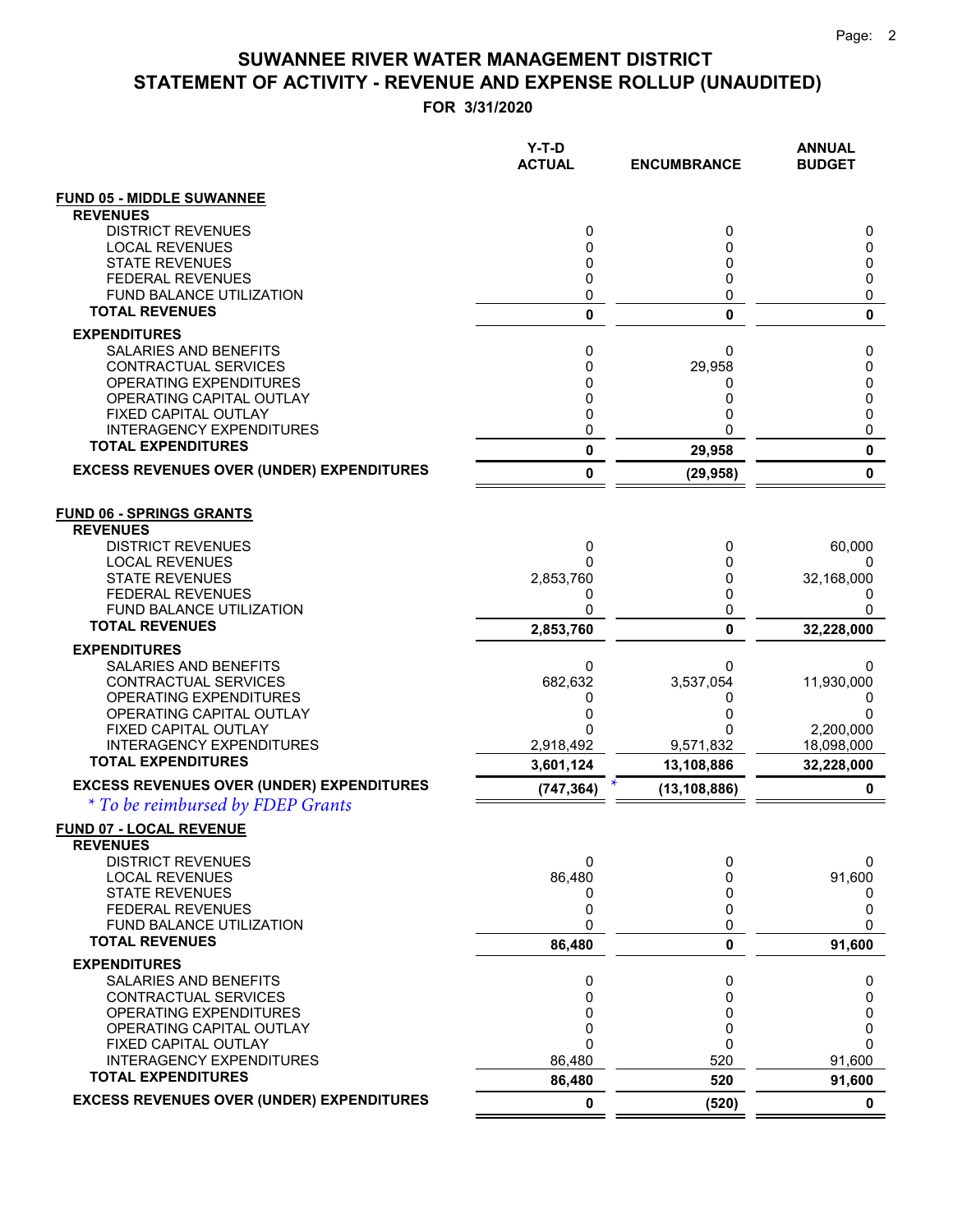|                                                                                        | $Y-T-D$<br><b>ACTUAL</b> | <b>ENCUMBRANCE</b> | <b>ANNUAL</b><br><b>BUDGET</b> |
|----------------------------------------------------------------------------------------|--------------------------|--------------------|--------------------------------|
| <b>FUND 08 - WMLTF - SPRINGS</b>                                                       |                          |                    |                                |
| <b>REVENUES</b>                                                                        |                          |                    |                                |
| <b>DISTRICT REVENUES</b>                                                               | 2,402                    | 0                  | 0                              |
| <b>LOCAL REVENUES</b><br><b>STATE REVENUES</b>                                         | 0<br>3,436               | 0<br>0             | 0<br>150,000                   |
| <b>FEDERAL REVENUES</b>                                                                | 0                        | 0                  | 0                              |
| FUND BALANCE UTILIZATION                                                               | 0                        | 0                  | 0                              |
| <b>TOTAL REVENUES</b>                                                                  | 5,838                    | $\mathbf 0$        | 150,000                        |
| <b>EXPENDITURES</b>                                                                    |                          |                    |                                |
| SALARIES AND BENEFITS                                                                  | 5,838                    | 0                  | 0                              |
| CONTRACTUAL SERVICES                                                                   | 0                        | 0                  | 0                              |
| OPERATING EXPENDITURES<br>OPERATING CAPITAL OUTLAY                                     | 0<br>0                   | 0<br>0             | 0<br>0                         |
| FIXED CAPITAL OUTLAY                                                                   | 0                        |                    | 0                              |
| <b>INTERAGENCY EXPENDITURES</b>                                                        | 0                        | 150,000            | 150,000                        |
| <b>TOTAL EXPENDITURES</b>                                                              | 5,838                    | 150,000            | 150,000                        |
| <b>EXCESS REVENUES OVER (UNDER) EXPENDITURES</b>                                       | 0                        | (150,000)          | 0                              |
| <b>FUND 09 - PROJECT EFFECTIVENESS METRICS</b><br><b>REVENUES</b>                      |                          |                    |                                |
| <b>DISTRICT REVENUES</b>                                                               | 0                        | 0                  | 0                              |
| <b>LOCAL REVENUES</b><br><b>STATE REVENUES</b>                                         | 0<br>0                   | 0<br>0             | 0<br>0                         |
| <b>FEDERAL REVENUES</b>                                                                | 0                        | 0                  | 0                              |
| FUND BALANCE UTILIZATION                                                               | 0                        | 0                  | 50,000                         |
| <b>TOTAL REVENUES</b>                                                                  | 0                        | 0                  | 50,000                         |
| <b>EXPENDITURES</b>                                                                    |                          |                    |                                |
| SALARIES AND BENEFITS                                                                  | 0                        | 0                  | 0                              |
| CONTRACTUAL SERVICES                                                                   | 0                        | 0                  | 50,000                         |
| <b>OPERATING EXPENDITURES</b><br>OPERATING CAPITAL OUTLAY                              | 0<br>0                   | 0<br>0             | 0<br>0                         |
| FIXED CAPITAL OUTLAY                                                                   | 0                        | 0                  | 0                              |
| <b>INTERAGENCY EXPENDITURES</b>                                                        | 0                        | 0                  | 0                              |
| <b>TOTAL EXPENDITURES</b>                                                              | $\pmb{0}$                | 0                  | 50,000                         |
| <b>EXCESS REVENUES OVER (UNDER) EXPENDITURES</b>                                       | 0                        | $\mathbf{0}$       | 0                              |
| <b>FUND 10 - LAND CONSERVATION - FLORIDA FOREVER &amp;</b><br>P2000<br><b>REVENUES</b> |                          |                    |                                |
| <b>DISTRICT REVENUES</b>                                                               | 562                      | 0                  | 0                              |
| <b>LOCAL REVENUES</b>                                                                  | 0                        | 0                  | 0                              |
| <b>STATE REVENUES</b>                                                                  | 0                        | 0                  | 0                              |
| <b>FEDERAL REVENUES</b><br><b>FUND BALANCE UTILIZATION</b>                             | 0<br>1,138               | 0<br>0             | 0<br>25,000                    |
| <b>TOTAL REVENUES</b>                                                                  | 1,700                    | $\mathbf 0$        | 25,000                         |
| <b>EXPENDITURES</b>                                                                    |                          |                    |                                |
| <b>SALARIES AND BENEFITS</b>                                                           | 0                        | 0                  | 0                              |
| CONTRACTUAL SERVICES                                                                   | 1,700                    | 16,500             | 25,000                         |
| OPERATING EXPENDITURES                                                                 | 0                        |                    | 0                              |
| OPERATING CAPITAL OUTLAY                                                               | 0                        | 0                  | 0                              |
| FIXED CAPITAL OUTLAY<br><b>INTERAGENCY EXPENDITURES</b>                                | 0<br>0                   | 0<br>0             | 0<br>0                         |
| <b>TOTAL EXPENDITURES</b>                                                              | 1,700                    | 16,500             | 25,000                         |
| <b>EXCESS REVENUES OVER (UNDER) EXPENDITURES</b>                                       | 0                        | (16, 500)          | $\mathbf 0$                    |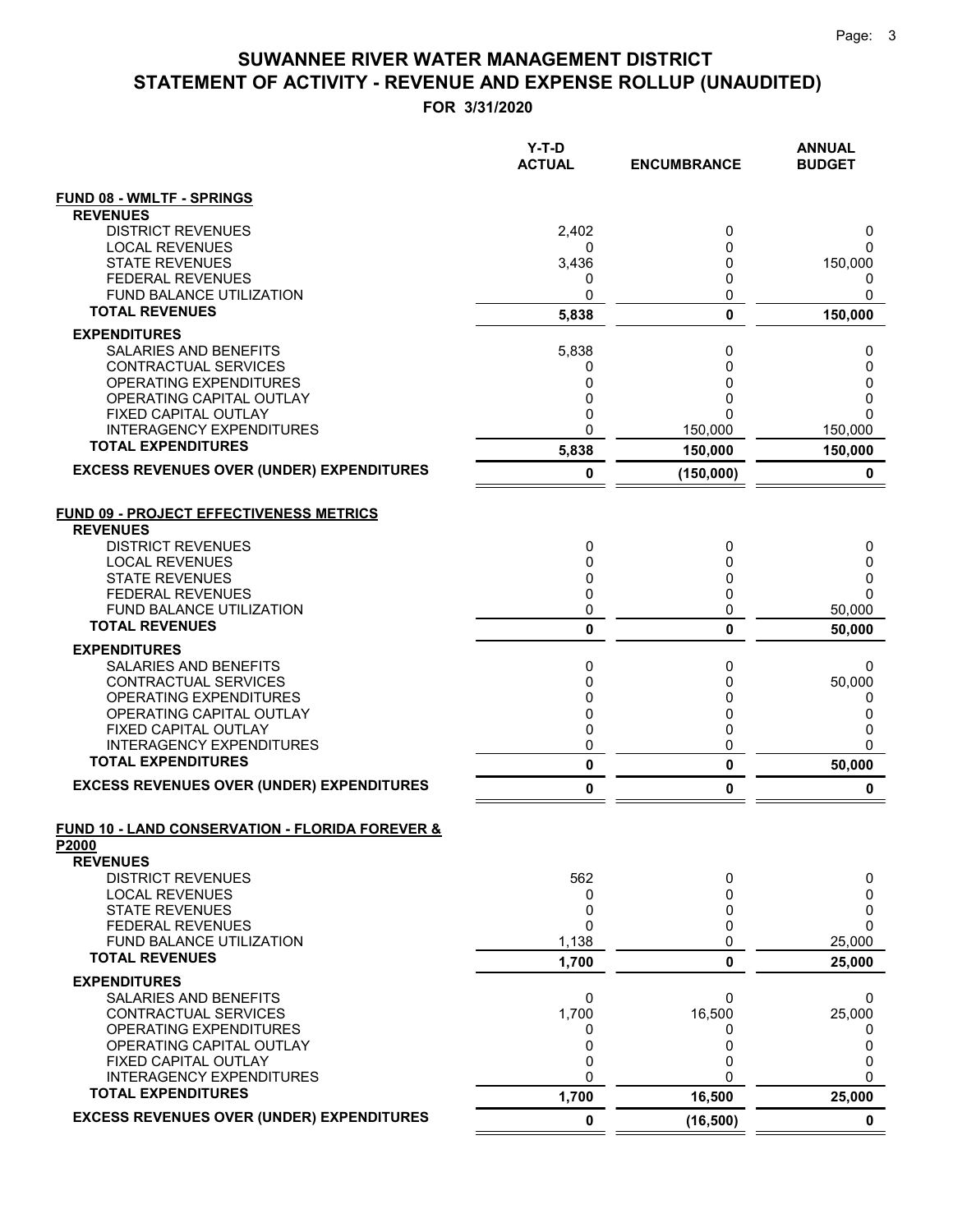|                                                                      | $Y-T-D$<br><b>ACTUAL</b> | <b>ENCUMBRANCE</b> | <b>ANNUAL</b><br><b>BUDGET</b> |
|----------------------------------------------------------------------|--------------------------|--------------------|--------------------------------|
| <b>FUND 12 - DOT ETDM</b>                                            |                          |                    |                                |
| <b>REVENUES</b>                                                      |                          |                    |                                |
| <b>DISTRICT REVENUES</b>                                             | 582                      | 0                  | 0                              |
| <b>LOCAL REVENUES</b>                                                | 0                        | 0                  | 0                              |
| <b>STATE REVENUES</b><br><b>FEDERAL REVENUES</b>                     | 0<br>0                   | 0<br>0             | 0<br>0                         |
| <b>FUND BALANCE UTILIZATION</b>                                      | 0                        | 0                  | 5,458                          |
| <b>TOTAL REVENUES</b>                                                | 582                      | 0                  | 5,458                          |
| <b>EXPENDITURES</b>                                                  |                          |                    |                                |
| SALARIES AND BENEFITS                                                | 0                        | 0                  | 5,458                          |
| CONTRACTUAL SERVICES                                                 | 0                        | 0                  | 0                              |
| OPERATING EXPENDITURES                                               | 0                        | 0                  | 0                              |
| OPERATING CAPITAL OUTLAY                                             | 0                        | 0                  | 0                              |
| FIXED CAPITAL OUTLAY                                                 | 0                        | 0                  | 0                              |
| <b>INTERAGENCY EXPENDITURES</b>                                      | 0                        | 0                  | 0                              |
| <b>TOTAL EXPENDITURES</b>                                            | 0                        | 0                  | 5,458                          |
| <b>EXCESS REVENUES OVER (UNDER) EXPENDITURES</b>                     | 582                      | 0                  | 0                              |
| <b>FUND 13 - LAND MANAGEMENT &amp; OPERATIONS</b><br><b>REVENUES</b> |                          |                    |                                |
| <b>DISTRICT REVENUES</b><br><b>LOCAL REVENUES</b>                    | 1,234,531                | 0<br>0             | 2,043,799                      |
| <b>STATE REVENUES</b>                                                | 0<br>2,228,957           | 0                  | 0<br>2,311,119                 |
| <b>FEDERAL REVENUES</b>                                              | 0                        | 0                  | 40,000                         |
| <b>FUND BALANCE UTILIZATION</b>                                      | 0                        | 0                  | 1,044,344                      |
| <b>TOTAL REVENUES</b>                                                | 3,463,488                | $\mathbf{0}$       | 5,439,262                      |
| <b>EXPENDITURES</b>                                                  |                          |                    |                                |
| SALARIES AND BENEFITS                                                | 320,488                  | 0                  | 667,047                        |
| CONTRACTUAL SERVICES                                                 | 942,420                  | 843,351            | 2,530,014                      |
| OPERATING EXPENDITURES                                               | 252,718                  | 24,826             | 513,878                        |
| OPERATING CAPITAL OUTLAY                                             | 96,978                   | 54,618             | 192,588                        |
| FIXED CAPITAL OUTLAY                                                 | 3,559                    | 28,000             | 877,000                        |
| <b>INTERAGENCY EXPENDITURES</b><br><b>TOTAL EXPENDITURES</b>         | 72,467<br>1,688,630      | 39,625<br>990,420  | 658,735<br>5,439,262           |
| <b>EXCESS REVENUES OVER (UNDER) EXPENDITURES</b>                     | 1,774,858                | (990, 420)         | 0                              |
|                                                                      |                          |                    |                                |
| <b>FUND 19 - FDOT MITIGATION</b>                                     |                          |                    |                                |
| <b>REVENUES</b><br><b>DISTRICT REVENUES</b>                          | 6,416                    |                    |                                |
| <b>LOCAL REVENUES</b>                                                | 0                        | 0<br>0             | 0<br>0                         |
| <b>STATE REVENUES</b>                                                | 0                        | 0                  | 100,000                        |
| <b>FEDERAL REVENUES</b>                                              | 0                        | 0                  | $\Omega$                       |
| FUND BALANCE UTILIZATION                                             | 0                        | 0                  | 111,000                        |
| <b>TOTAL REVENUES</b>                                                | 6,416                    | 0                  | 211,000                        |
| <b>EXPENDITURES</b>                                                  |                          |                    |                                |
| SALARIES AND BENEFITS                                                | 0                        | 0                  | 0                              |
| CONTRACTUAL SERVICES                                                 | 250                      | 0                  | 211,000                        |
| OPERATING EXPENDITURES                                               | 0                        | 6,543              | 0                              |
| OPERATING CAPITAL OUTLAY                                             | 0                        | 0                  | 0                              |
| FIXED CAPITAL OUTLAY                                                 | 0                        | 0                  | 0                              |
| <b>INTERAGENCY EXPENDITURES</b><br><b>TOTAL EXPENDITURES</b>         | 0<br>250                 | 0<br>6,543         | 0<br>211,000                   |
| <b>EXCESS REVENUES OVER (UNDER) EXPENDITURES</b>                     | 6,166                    | (6, 543)           | 0                              |
|                                                                      |                          |                    |                                |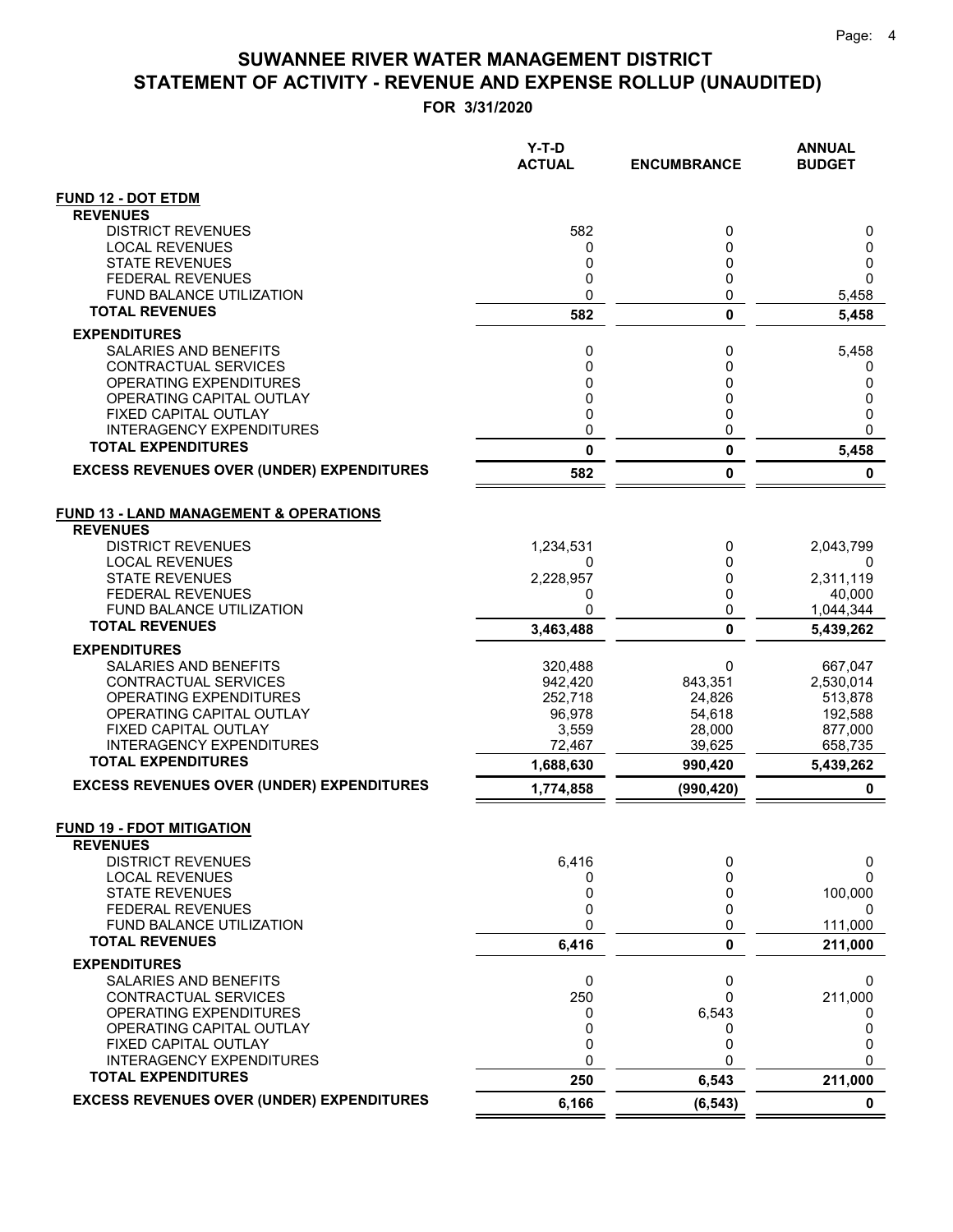|                                                                       | $Y-T-D$<br><b>ACTUAL</b> | <b>ENCUMBRANCE</b>  | <b>ANNUAL</b><br><b>BUDGET</b> |
|-----------------------------------------------------------------------|--------------------------|---------------------|--------------------------------|
| FUND 20 - MINIMUM FLOWS AND MINIMUM WATER LEVELS                      |                          |                     |                                |
| (MFL)                                                                 |                          |                     |                                |
| <b>REVENUES</b>                                                       |                          |                     |                                |
| <b>DISTRICT REVENUES</b>                                              | 0                        | 0                   | 0                              |
| <b>LOCAL REVENUES</b>                                                 | 0                        | 0                   | 0                              |
| <b>STATE REVENUES</b>                                                 | 433,882                  | 0                   | 1,949,884                      |
| <b>FEDERAL REVENUES</b><br>FUND BALANCE UTILIZATION                   | 0<br>0                   | 0<br>0              | 0<br>0                         |
| <b>TOTAL REVENUES</b>                                                 |                          | $\mathbf{0}$        |                                |
|                                                                       | 433,882                  |                     | 1,949,884                      |
| <b>EXPENDITURES</b>                                                   |                          |                     |                                |
| SALARIES AND BENEFITS<br>CONTRACTUAL SERVICES                         | 271,005<br>95,550        | 0<br>652,462        | 665,884<br>1,029,000           |
| OPERATING EXPENDITURES                                                | 3,072                    | 0                   | 30,000                         |
| OPERATING CAPITAL OUTLAY                                              | 0                        | 0                   | 0                              |
| FIXED CAPITAL OUTLAY                                                  | 0                        |                     | 0                              |
| <b>INTERAGENCY EXPENDITURES</b>                                       | 64,255                   | 118,735             | 225,000                        |
| <b>TOTAL EXPENDITURES</b>                                             | 433,882                  | 771,197             | 1,949,884                      |
| <b>EXCESS REVENUES OVER (UNDER) EXPENDITURES</b>                      | 0                        | (771, 197)          | 0                              |
| <b>FUND 29 - SUWANNEE RIVER PARTNERSHIP (SRP)</b>                     |                          |                     |                                |
| <b>REVENUES</b>                                                       |                          |                     |                                |
| <b>DISTRICT REVENUES</b>                                              | 13,301                   | 0                   | 0                              |
| <b>LOCAL REVENUES</b>                                                 | 0                        | 0                   | 0                              |
| <b>STATE REVENUES</b>                                                 | 0                        | 0                   | 0                              |
| <b>FEDERAL REVENUES</b>                                               | 0                        | 0                   | 0                              |
| FUND BALANCE UTILIZATION                                              | 60,699                   | 0                   | 153,000                        |
| <b>TOTAL REVENUES</b>                                                 | 74,000                   | 0                   | 153,000                        |
| <b>EXPENDITURES</b>                                                   |                          |                     |                                |
| SALARIES AND BENEFITS                                                 | 0                        | 0                   | 0                              |
| CONTRACTUAL SERVICES                                                  | $\Omega$                 | 0                   | 0                              |
| OPERATING EXPENDITURES                                                | 500                      | 0                   | 6,000                          |
| OPERATING CAPITAL OUTLAY                                              | 0                        | 0                   | 0                              |
| FIXED CAPITAL OUTLAY<br><b>INTERAGENCY EXPENDITURES</b>               | $\Omega$<br>73,500       | U<br>73,500         | $\Omega$                       |
| <b>TOTAL EXPENDITURES</b>                                             |                          |                     | 147,000                        |
| <b>EXCESS REVENUES OVER (UNDER) EXPENDITURES</b>                      | 74,000<br>0              | 73,500<br>(73, 500) | 153,000<br>0                   |
|                                                                       |                          |                     |                                |
| <b>FUND 33 - PCS MITIGATION - LAND ACQUISITION</b><br><b>REVENUES</b> |                          |                     |                                |
| <b>DISTRICT REVENUES</b>                                              | 109,545                  | 0                   | 0                              |
| <b>LOCAL REVENUES</b>                                                 | 0                        | 0                   | 0                              |
| <b>STATE REVENUES</b>                                                 | 0                        | 0                   | 0                              |
| <b>FEDERAL REVENUES</b>                                               | 0                        | 0                   | 0                              |
| <b>FUND BALANCE UTILIZATION</b>                                       | 0                        | 0                   | 1,000,000                      |
| <b>TOTAL REVENUES</b>                                                 | 109,545                  | 0                   | 1,000,000                      |
| <b>EXPENDITURES</b>                                                   |                          |                     |                                |
| SALARIES AND BENEFITS                                                 | 0                        | 0                   | 0                              |
| <b>CONTRACTUAL SERVICES</b>                                           | 0                        | 0                   | 30,000                         |
| OPERATING EXPENDITURES                                                | 0                        | 0                   | 0                              |
| OPERATING CAPITAL OUTLAY                                              | 0                        | 0                   | 0                              |
| FIXED CAPITAL OUTLAY<br><b>INTERAGENCY EXPENDITURES</b>               | 0<br>0                   | 0<br>0              | 970,000                        |
| <b>TOTAL EXPENDITURES</b>                                             | 0                        | 0                   | 0<br>1,000,000                 |
| <b>EXCESS REVENUES OVER (UNDER) EXPENDITURES</b>                      | 109,545                  | 0                   | 0                              |
|                                                                       |                          |                     |                                |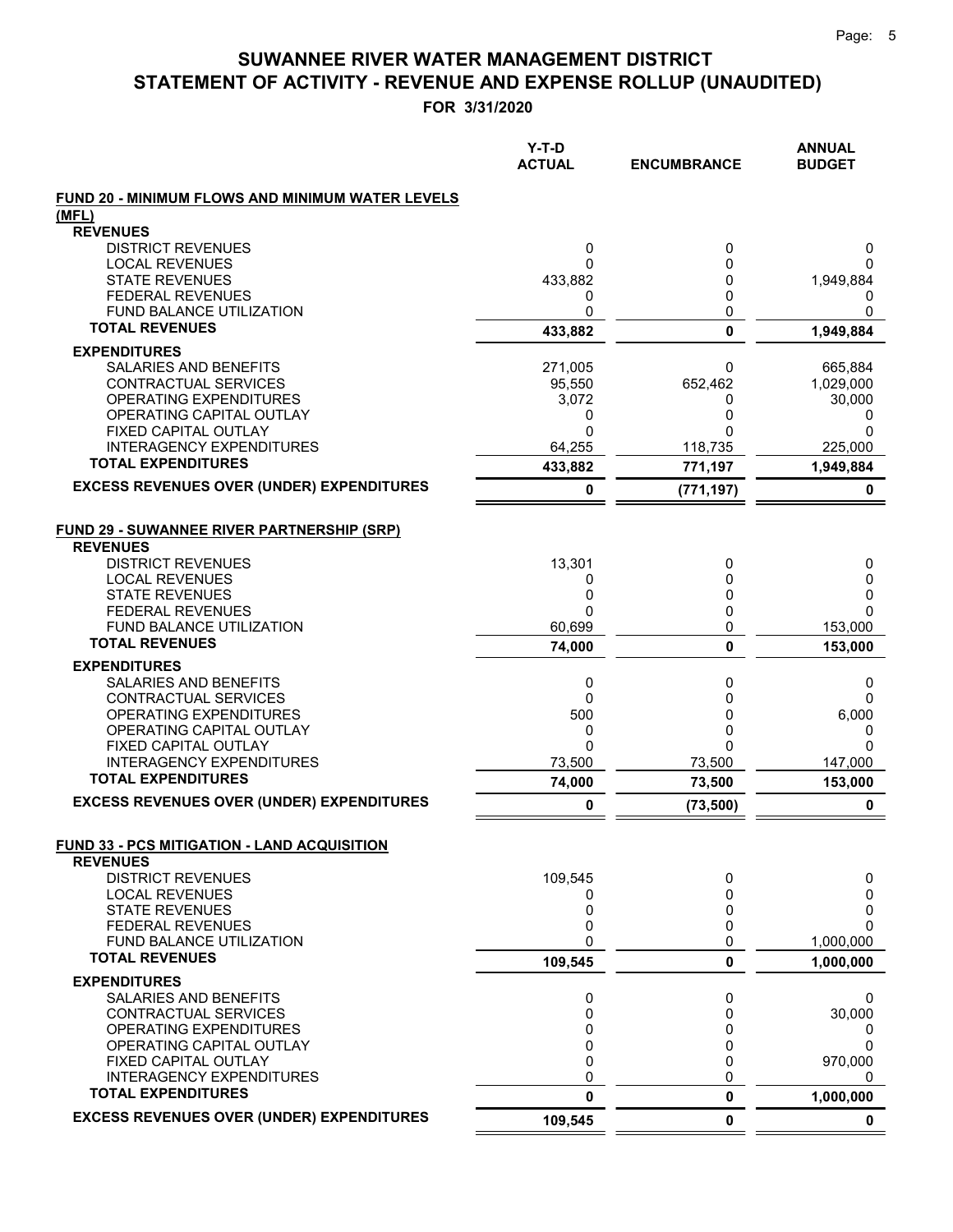|                                                                                            | $Y-T-D$<br><b>ACTUAL</b> | <b>ENCUMBRANCE</b> | <b>ANNUAL</b><br><b>BUDGET</b> |
|--------------------------------------------------------------------------------------------|--------------------------|--------------------|--------------------------------|
| <b>FUND 51 - DISTRICT AG COST-SHARE</b>                                                    |                          |                    |                                |
| <b>REVENUES</b><br><b>DISTRICT REVENUES</b>                                                |                          |                    |                                |
| <b>LOCAL REVENUES</b>                                                                      | 0<br>0                   | 0<br>0             | 0<br>0                         |
| <b>STATE REVENUES</b>                                                                      | 0                        | 0                  | 0                              |
| <b>FEDERAL REVENUES</b>                                                                    | 0                        | 0                  | 0                              |
| FUND BALANCE UTILIZATION                                                                   | 136,678                  | 0                  | 2,020,000                      |
| <b>TOTAL REVENUES</b>                                                                      | 136,678                  | 0                  | 2,020,000                      |
| <b>EXPENDITURES</b>                                                                        |                          |                    |                                |
| SALARIES AND BENEFITS                                                                      | 0                        | 0                  | 0                              |
| CONTRACTUAL SERVICES<br>OPERATING EXPENDITURES                                             | 136,678                  | 1,163,553          | 2,000,000                      |
| OPERATING CAPITAL OUTLAY                                                                   | 0<br>0                   | 0<br>0             | 0<br>0                         |
| FIXED CAPITAL OUTLAY                                                                       | 0                        | 0                  | 0                              |
| <b>INTERAGENCY EXPENDITURES</b>                                                            | 0                        | 0                  | 20,000                         |
| <b>TOTAL EXPENDITURES</b>                                                                  | 136,678                  | 1,163,553          | 2,020,000                      |
| <b>EXCESS REVENUES OVER (UNDER) EXPENDITURES</b>                                           | 0                        | (1, 163, 553)      | 0                              |
| <b>FUND 52 - WATER RESOURCE DEVELOPMENT</b><br><b>REVENUES</b><br><b>DISTRICT REVENUES</b> | 0                        | 0                  | 0                              |
| <b>LOCAL REVENUES</b>                                                                      | 0                        | 0                  | 0                              |
| <b>STATE REVENUES</b><br><b>FEDERAL REVENUES</b>                                           | 0<br>0                   | 0<br>0             | 0<br>ი                         |
| <b>FUND BALANCE UTILIZATION</b>                                                            | 90,653                   | 0                  | 1,680,000                      |
| <b>TOTAL REVENUES</b>                                                                      | 90,653                   | $\mathbf 0$        | 1,680,000                      |
| <b>EXPENDITURES</b>                                                                        |                          |                    |                                |
| SALARIES AND BENEFITS                                                                      | 0                        | 0                  | 0                              |
| CONTRACTUAL SERVICES                                                                       | 90,653                   | 0                  | 450,000                        |
| OPERATING EXPENDITURES                                                                     | 0                        | 0                  | 0                              |
| OPERATING CAPITAL OUTLAY<br>FIXED CAPITAL OUTLAY                                           | 0<br>0                   | 0<br>0             | 0<br>0                         |
| <b>INTERAGENCY EXPENDITURES</b>                                                            | 0                        | 0                  | 1,230,000                      |
| <b>TOTAL EXPENDITURES</b>                                                                  | 90,653                   | 0                  | 1,680,000                      |
| <b>EXCESS REVENUES OVER (UNDER) EXPENDITURES</b>                                           | 0                        | 0                  | 0                              |
| <b>FUND 53 - DISTRICT RIVER COST-SHARE</b>                                                 |                          |                    |                                |
| <b>REVENUES</b>                                                                            |                          |                    |                                |
| <b>DISTRICT REVENUES</b><br><b>LOCAL REVENUES</b>                                          | 0<br>0                   | 0<br>0             | 0<br>0                         |
| <b>STATE REVENUES</b>                                                                      | 0                        | 0                  | 0                              |
| <b>FEDERAL REVENUES</b>                                                                    | 0                        | 0                  | 0                              |
| <b>FUND BALANCE UTILIZATION</b>                                                            | 196,860                  | $\mathbf{0}$       | 2,258,069                      |
| <b>TOTAL REVENUES</b>                                                                      | 196,860                  | 0                  | 2,258,069                      |
| <b>EXPENDITURES</b>                                                                        |                          |                    |                                |
| <b>SALARIES AND BENEFITS</b>                                                               | 0                        | 0                  | 0                              |
| CONTRACTUAL SERVICES<br>OPERATING EXPENDITURES                                             | 0<br>0                   | 0<br>0             | 0<br>0                         |
| OPERATING CAPITAL OUTLAY                                                                   | 0                        | 0                  | 0                              |
| FIXED CAPITAL OUTLAY                                                                       | 0                        | 0                  | 0                              |
| <b>INTERAGENCY EXPENDITURES</b>                                                            | 196,860                  | 1,484,229          | 2,258,069                      |
| <b>TOTAL EXPENDITURES</b>                                                                  | 196,860                  | 1,484,229          | 2,258,069                      |
| <b>EXCESS REVENUES OVER (UNDER) EXPENDITURES</b>                                           | 0                        | (1,484,229)        | 0                              |